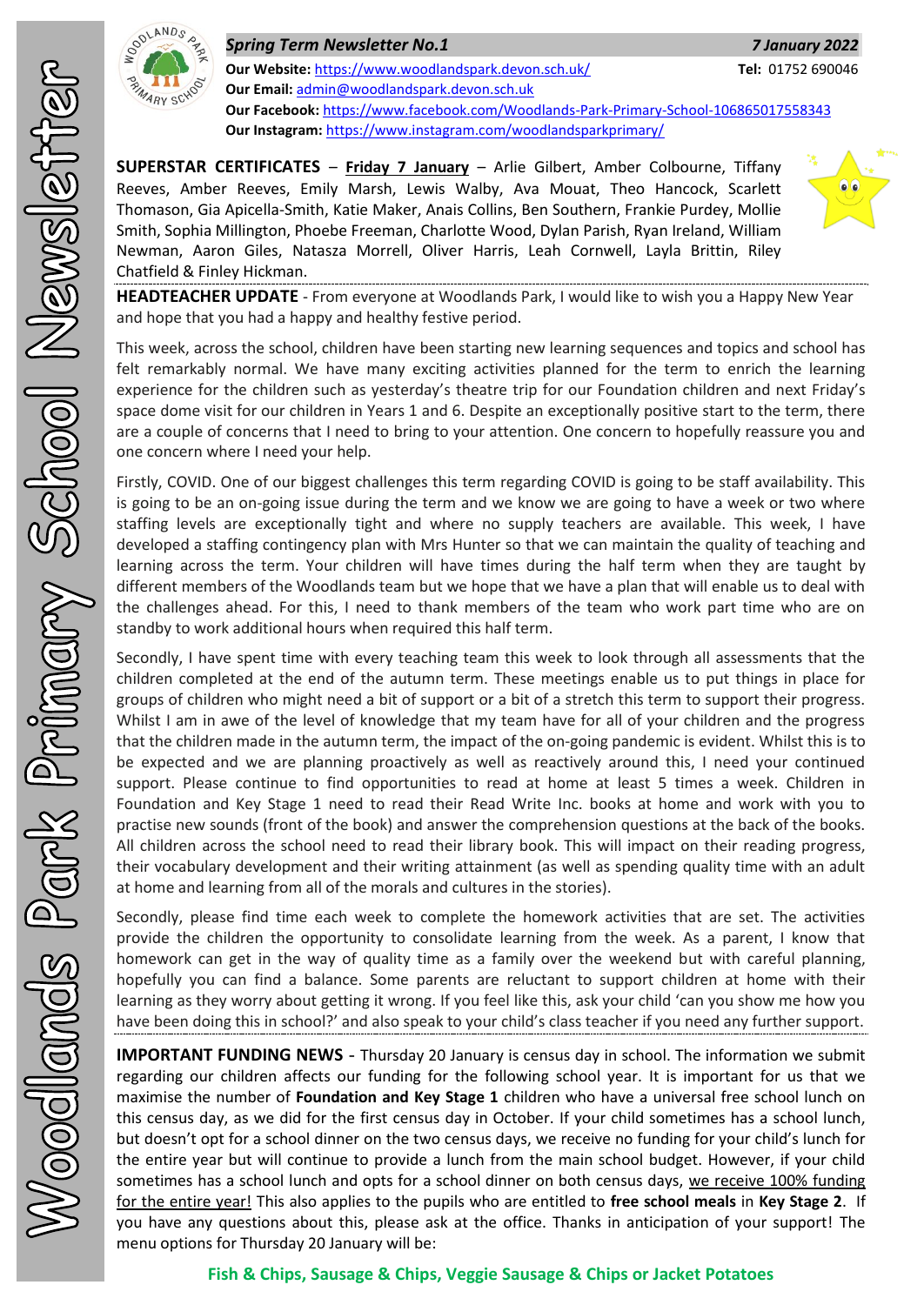# **NEW TERM REMINDERS:**

**ABSENCE** - If your child is poorly it is ESSENTIAL that you phone the school by 9.00am and leave a message on the answer phone detailing the reason for absence. As part of our safeguarding responsibilities, if we cannot ascertain where a child is, we do have to inform the EWO (Education Welfare Officer) which may result in a visit from them or a senior member of staff that morning to check your child is safe.

If your child is not in school and would usually attend after school club, please contact them direct so they can adjust their registers accordingly.

**CLARIFICATION ON THE START OF THE SCHOOL DAY** - Punctuality plays a[n important](http://www.importantindia.com/7613/short-essay-on-importance-of-punctuality/) role in every walk of life and is essential in childhood. The school gates are opened at 8.45 am and registration begins at 8.50am. The class doors are locked at 8.50 am. Please also note that any children who arrive late must NOT be dropped off at the school gates or taken direct to class but signed in through main reception by an adult. Thank you.

**MEDICAL APPOINTMENTS/S2 ABSENCE REQUEST FORM** – Unless in an absolute medical emergency, please can all regular medical appointments including the dentist and optician be scheduled after school or during the school holidays so as not to interrupt your child's schooling. Any requests for an unavoidable appointment during the school day must be supported by an appointment letter with a completed 'S2' Absence request form. This form is available in main reception or via the school's website for ease. Please complete these forms as soon as you know the date of the appointment so class registers can be updated.

**SCHOOL LUNCH ACCOUNTS** - These **MUST** be kept in **CREDIT** – meals cost £2.34 per day with options to pay daily, weekly, termly or your own specified amount, but please ensure there is money in the account prior to lunches being taken. Please visit ParentPay at:<https://www.parentpay.com/Parents/Login/> to pay for school meals as well as school uniform and trips.



**SWEETS POLICY** – We allow children to bring birthday treats in to share with their classmates. Children are told to check with their parents before eating them in case you limit sweet intake. Also, please be reminded that we discourage chocolate bars in packed lunches and we are a NUT FREE ZONE.

**WINTER UNIFORM & OUTDOOR PE** - Now that the colder/wet weather is here, please make sure the children are wrapped up warm in their winter uniform with a coat for outdoor play. Named hats and gloves are also advisable when the temperature drops. **Please can we remind parents that boots, heels, coloured shoes and trainers are NOT part of school uniform and nor are home jumpers/hoodies**, so please bare this in mind when buying shoes for school. For **Outdoor PE**, please make sure the children have jogging trousers and a sweatshirt available in school.

**MOBILE PHONE CONTACT NUMBERS/EMAIL ADDRESSES** - If there have been any changes over the Christmas period due to new mobile phones/ipads/laptops etc, then please let us know your new details so that we can update our records for the text and email service.

**PRIMARY APPLICATIONS FOR ADMISSION TO RECEPTION SEPTEMBER 2022** - If your child's date of birth falls between 01 September 2017 and 31 August 2018 you can apply online [here](https://www.devon.gov.uk/educationandfamilies/school-information/apply-for-a-school-place/apply-for-a-primary-school-place) from Thursday 15

November, with the deadline being 15 January 2022 for a Reception place in September 2022. Any queries please contact the Admissions team at Devon County Council on Tel: 0345 155 1019 or make contact with the school office who are more than happy to help.



**HOUSEHOLD SUPPORT FUND** - The new Household Support Fund will be available this winter to support households in Devon experiencing financial hardship. The fund is designed to provide rapid short-term financial support to address economic vulnerability and financial hardship. Please apply using the website link [here.](https://www.southhams.gov.uk/household-support)



The AIM Group is excited to include all **Westcountry Schools Trust** Schools in its brandnew **FREE** campaign **#TheDominoEffect.** The aim is to raise awareness of the impact mental health and neurodiversity problems are having on today's generation, all for **FREE**. By gaining an essential understanding of these issues, we can all become better equipped to support individuals and prevent the problem from spiralling out of control. Courses include:

Understanding Autism, Understanding Behaviour That Challenges in Children, Adverse Childhood Experiences, Understanding Children and Young Peoples Mental Health.

Please use the following link to register your interest: <https://theaimgroup.co.uk/booking-form/0014J00000ayfBg>